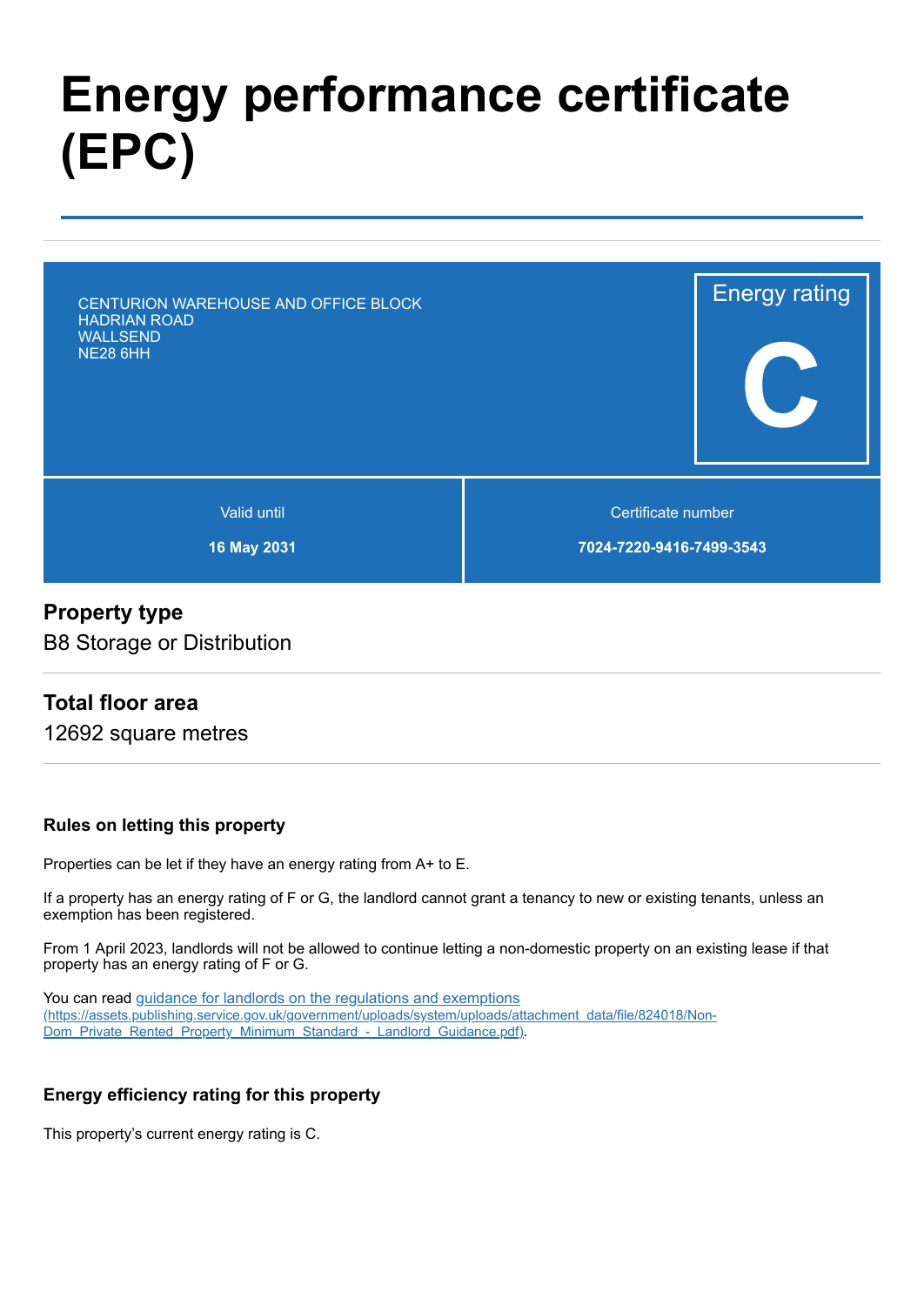

Properties are given a rating from A+ (most efficient) to G (least efficient).

Properties are also given a score. The larger the number, the more carbon dioxide (CO2) your property is likely to emit.

 $24$  |  $\beta$ 

69 | C

#### **How this property compares to others**

Properties similar to this one could have ratings:

**If newly built**

# **If typical of the existing stock**

**Breakdown of this property's energy performance**

**Main heating fuel** Grid Supplied Electricity

### **Building environment**

Heating and Natural Ventilation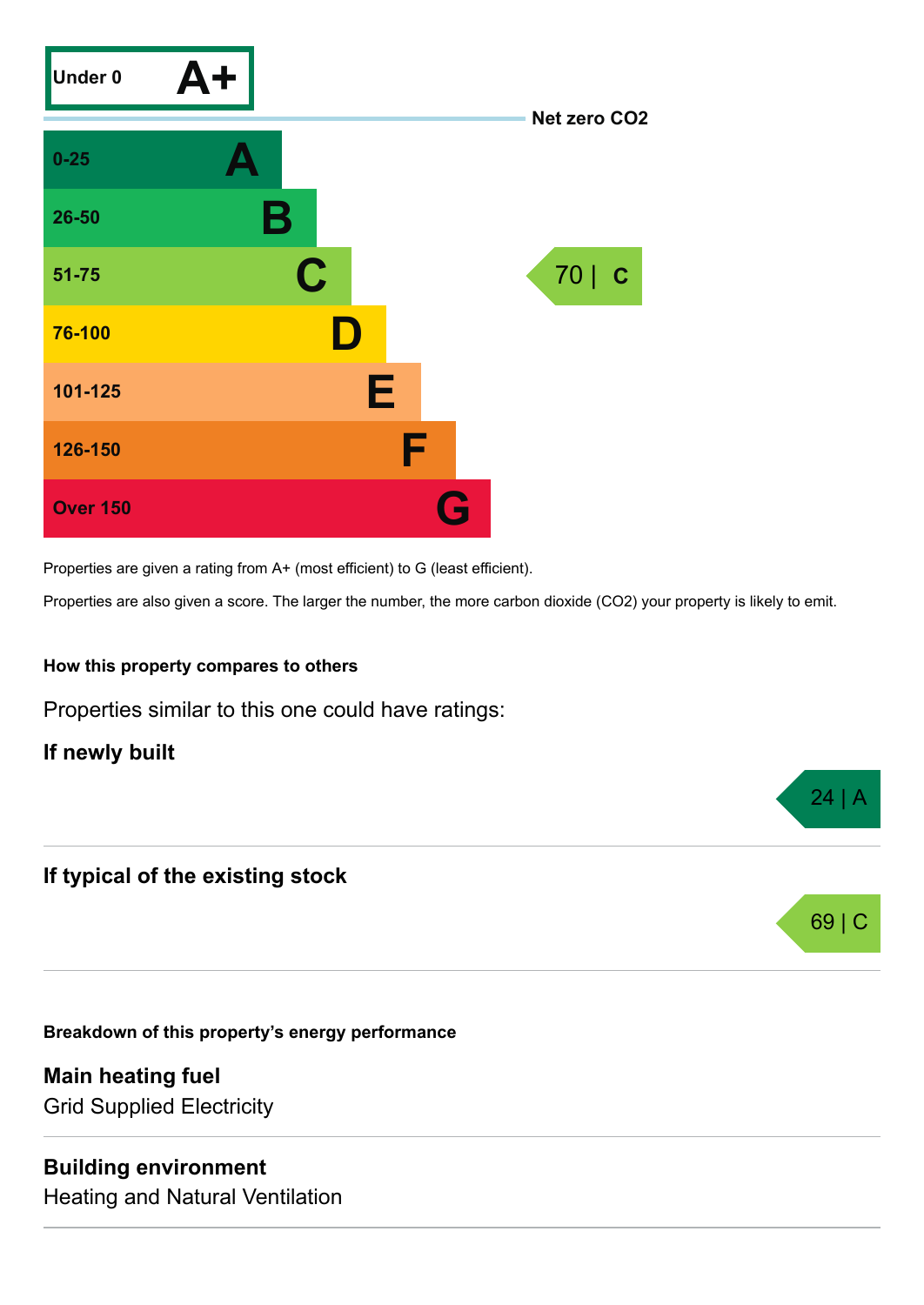#### **Assessment level**

3

# **Building emission rate (kgCO2/m2 per year)**

38.49

**Primary energy use (kWh/m2 per year)**

228

What is primary energy use?  $\blacktriangleright$ 

#### **Recommendation report**

Guidance on improving the energy performance of this property can be found in the recommendation report [\(/energy-certificate/0394-8812-7763-4369-3506\)](https://find-energy-certificate.digital.communities.gov.uk/energy-certificate/0394-8812-7763-4369-3506).

#### **Contacting the assessor and accreditation scheme**

This EPC was created by a qualified energy assessor.

If you are unhappy about your property's energy assessment or certificate, you can complain to the assessor directly.

If you are still unhappy after contacting the assessor, you should contact the assessor's accreditation scheme.

Accreditation schemes are appointed by the government to ensure that assessors are qualified to carry out EPC assessments.

# **Assessor contact details**

# **Assessor's name**

James Houghton

# **Telephone**

07747 698604

# **Email**

[james@neecoltd.co.uk](mailto:james@neecoltd.co.uk)

# **Accreditation scheme contact details**

# **Accreditation scheme**

CIBSE Certification Limited

# **Assessor ID** LCEA006300